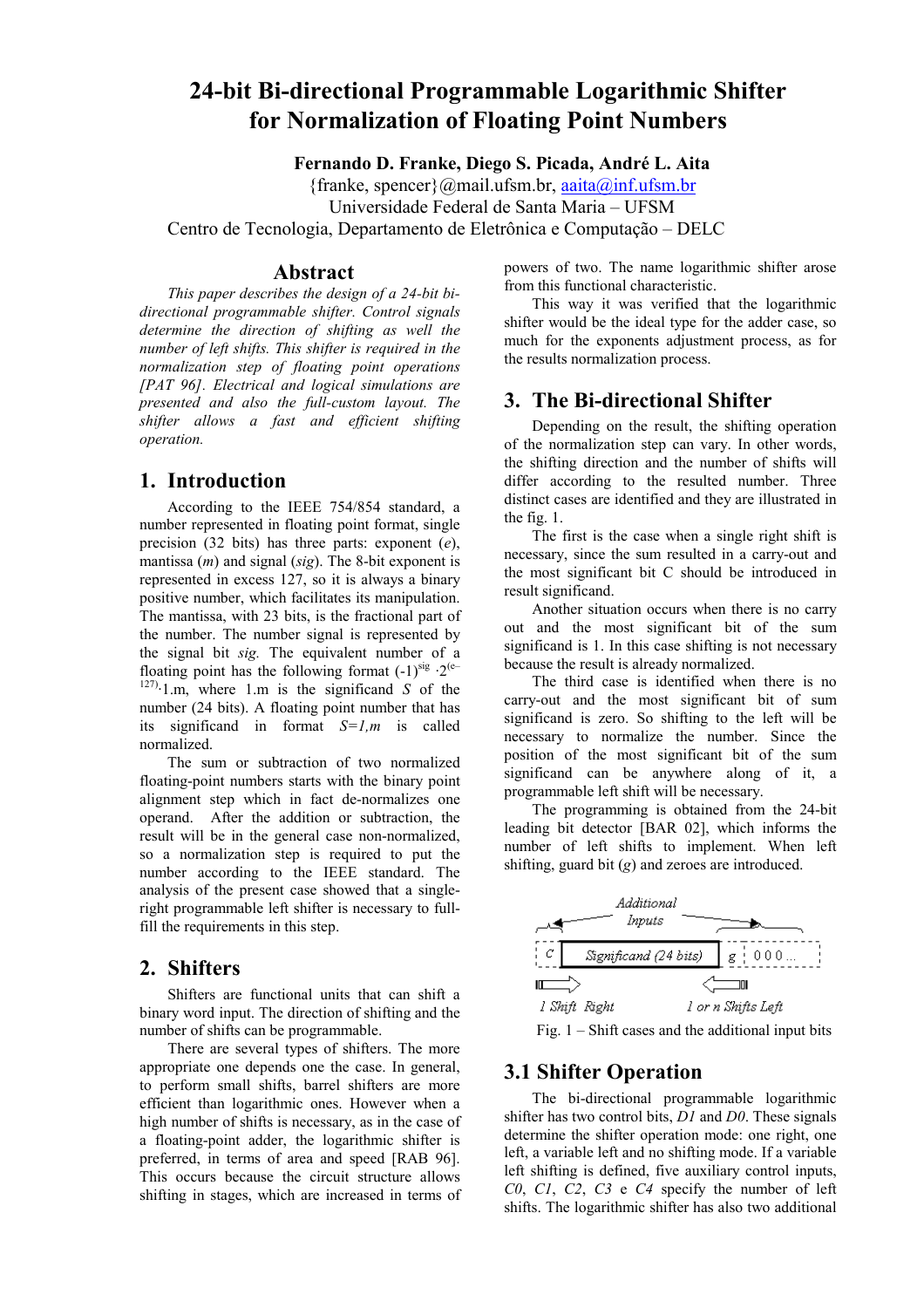inputs, the left in (*Li*) and the right in (*Ri*), which are used to fill the empty positions. All these signals are shown in fig. 2.



Fig. 2 - Logarithmic shifter block diagram



Fig. 3 - Partial shifter electrical schematic

The functional behavior of the circuit can be understood with fig. 3 that shows partially the shifter electrical schematic. Depending on the mode of operation, the transmission gates are opened and/or closed, defining the required input signal path along the shifter. The transmission gates can be classified according the path they enable. The transmission gates responsible for the direct path are called Direct Transmission Gates (*DTG*). Transversal Transmission Gates, Right or Left (*TTGR or TTGL* respectively), allow the signal shifting in any of the five stages of the shifter. All stages have the same structure, except the first one since in this stage both right and left shift are possible. Figure 4 details the partial layout of shifter, where the TGs can be clearly observed.



Fig. 4 - Partial layout of the logarithmic shifter, detailing the transmission gates and the metal connections.

There are three main cases to consider:

*Right Shift*: In this case the input signal is shifted one position to the right through the *TTGR*. In the other stages it flows directly through the DTGs. The carry-out of the sum is used as right input *Ri*.

*Left Shift:* In this case, the input signal is shifted one or "n" positions to left by the *TTGLs*. According to the number of shifts, bit *g* (through the left input *Li*) and zeroes are shifted in to fill the empty positions.

In each stage, the signal can run straightforward to the output or it can be shifted 1, 2, 4, 8 and/or 16 positions to the left depending on the programming. Although 32-position shifting is possible, only 24 are allowed by the actual shifter structure.

*No Shift*: In this case only the *DTGs* are enabled. So the inputs are not shifted and the output is equal to the input.

Tab. 1 – Shift cases and respective control inputs of each case.

 $R_{\text{total}}$   $R_{\text{total}}$   $R_{\text{total}}$ 

|         |    |    |    |             |     | гаана три - 24 онз |        |        |                |                  |                |        |                          |
|---------|----|----|----|-------------|-----|--------------------|--------|--------|----------------|------------------|----------------|--------|--------------------------|
|         |    |    |    |             | SO. | $S-1$              | $S-2$  | $S-21$ | $S-22$         | $S-23$           |                |        |                          |
|         |    |    |    |             | а   | b                  | с      | x      | v              | z                |                |        |                          |
|         |    |    |    |             |     |                    |        |        |                |                  |                |        |                          |
| Inputs  |    |    |    |             |     |                    |        |        | <b>Outputs</b> |                  |                |        | <b>Action</b>            |
| Control |    |    |    |             |     |                    | Serial |        |                | Parallel 24-bits |                |        |                          |
| C4      | C3 | C2 | C1 | $_{\alpha}$ | Þl  | D <sub>0</sub>     | Ri     | Li     | Q0             |                  | $Q-1   Q-22  $ | $O-23$ |                          |
|         | O  |    |    | 0           | 0   | ۵                  | х      | O      | v              | z                | ۵              | 0      | $n = 22 \sin \theta$ lef |
|         | n  |    |    |             | ۵   | n                  | X      |        | z              |                  | n              | 0      | $n = 23$ shift left      |
| х       | х  | х  | х  | х           | 0   |                    | X      |        | b              | с                | z              |        | 1 shift left             |
| х       | X  | X  | X  | X           | 0   |                    | X      | n      | b              | c                | z              | 0      | 1 shift left             |
| х       | x  | x  | X  | X           |     | n                  | х      | x      | a              | b                | v              | z      | No shift                 |
| х       | X  | X  | X  | X           |     |                    |        | X      |                | a                | x              | у      | 1 shift right            |
| x       | x  | x  | x  | x           |     |                    | 0      | х      | ۵              | a                | x              | v      | $1 \sin\theta$ right     |